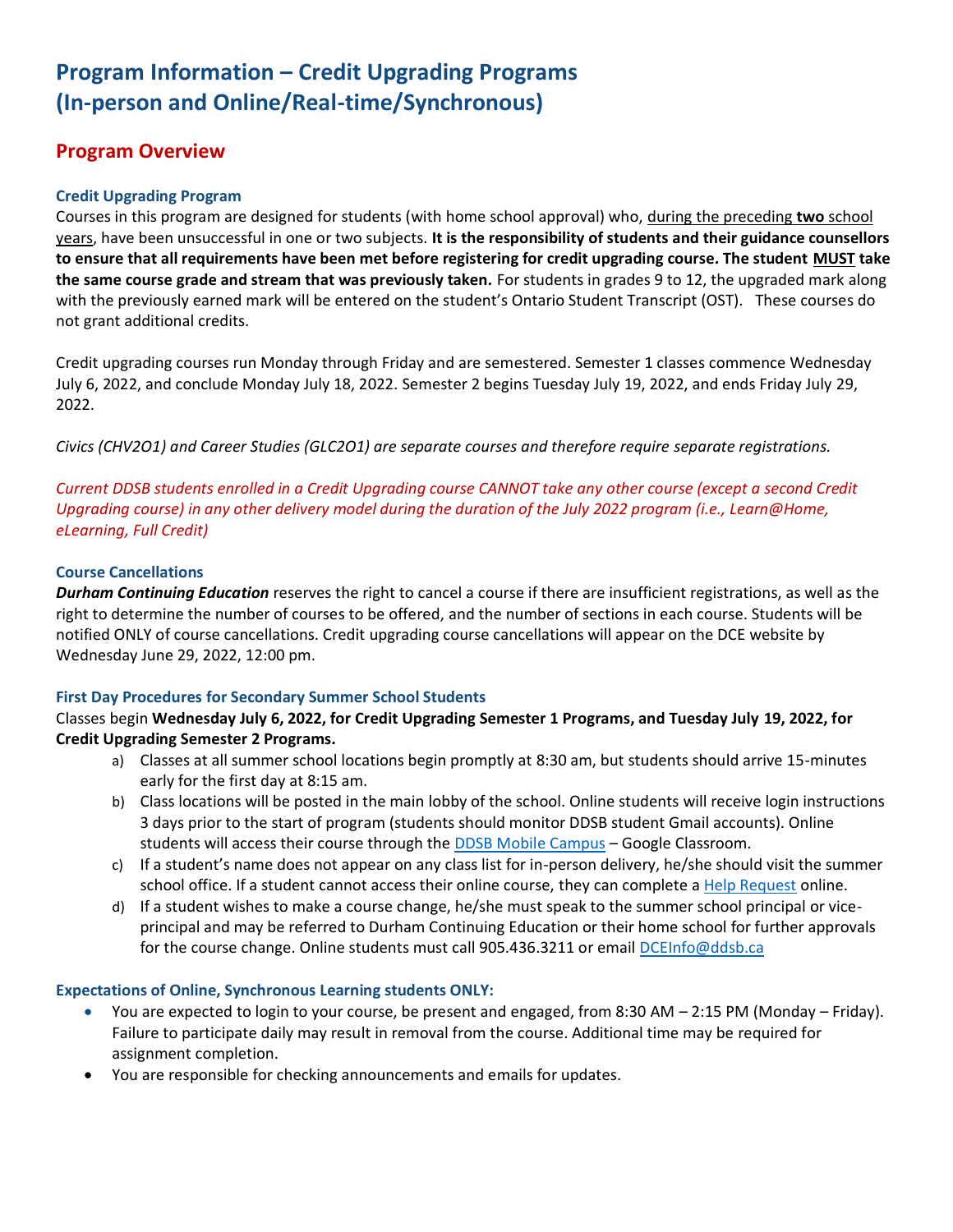- You are responsible for making sure all assignments are completed and submitted by the deadlines assigned. The short timeframe of Summer School will not allow for extensions and therefore failure to complete work as per the timelines established may result in removal from the course.
- Please note that the DDSB acceptable use policy applies to all Online Learning courses, as does the Durham Continuing Education Code of Conduct.

#### **Full Disclosure**

Students should be advised that all attempts for grade 11 or 12 secondary school courses (whether completed successfully or not) will be disclosed on a student's transcript unless the student withdraws prior to the full disclosure date. If a student has been unsuccessful in their first attempt to earn a credit and takes a credit upgrading course, both attempts appear on the Ontario Student Transcript. Full disclosure dates are as follows: Credit Upgrading Semester 1 – Wednesday July 13, 2022 (9:00 am); Credit Upgrading Semester 2 – Monday July 25, 2022 (9:00 am). Students wishing to withdraw must complete the appropriate paperwork in the summer school site office by the deadlines listed.

#### **No Cafeteria Service**

Students are expected to be in class from 8:30 am to 2:15 pm. Short breaks will be provided at 10:30 am and 12:30 pm. The cafeteria will be closed so it is recommended that students bring refreshments from home. There will not be time to walk to stores or fast-food outlets while on the brief break. Water bottles are recommended for hydration during class time as no other food or drink is allowed in the classroom. An area will be provided in each school for food consumption.

### **Report Cards**

Final report cards will be available by the end of August. For students enrolled in a day school, the report card will be sent to their **home school**. Students **not** enrolled in a Durham District Board school will have their report card mailed to their home addresses by the end of August. **Marks will NOT be given out over the telephone.** If students wish to obtain a final unofficial mark summary at the end of their program, students may provide their teacher a self-addressed stamped envelope or make other arrangements with their teacher **before the end of their program**.

#### **Mark Transmission to Colleges/Universities**

Students enrolled in a Durham District School Board school during the 2021/2022 year who have applied to Ontario College or University entrance in Fall 2022, will have their marks transmitted electronically in mid-August 2022. Should the student need a proof of mark outside the scheduled transmission date, please complete th[e Proof of Mark](https://forms.office.com/Pages/ResponsePage.aspx?id=Jrm3b-vtT02C6AwQ5Ee1cHdiV7p7eZRKt7bH7bLQca1UREI1WlpPSFBXTlNXRjY4UjRTVjJDV0lRUSQlQCN0PWcu) request form online prior to the end of the program. *Note: Students are responsible to provide their Ontario College Application Service (OCAS)/Ontario Universities Application Centre (OUAC) number and full email address for the official letter. Letters will be prepared and emailed within two business days after the end of summer school. Durham Continuing Education is NOT responsible for letters once they have been emailed or for delays in processing at the College or University locations.*

For ALL other students who have applied to Ontario Colleges **ONLY** for Fall 2022 entry and who wish their marks transmitted electronically, please complete th[e Proof of Mark](https://forms.office.com/Pages/ResponsePage.aspx?id=Jrm3b-vtT02C6AwQ5Ee1cHdiV7p7eZRKt7bH7bLQca1UREI1WlpPSFBXTlNXRjY4UjRTVjJDV0lRUSQlQCN0PWcu) request online prior to the end of the program. Marks will be transmitted in mid-August 2020.

For ALL other students who have applied to Ontario Universities for Fall 2022 entry, please complete the [Proof of Mark](https://forms.office.com/Pages/ResponsePage.aspx?id=Jrm3b-vtT02C6AwQ5Ee1cHdiV7p7eZRKt7bH7bLQca1UREI1WlpPSFBXTlNXRjY4UjRTVjJDV0lRUSQlQCN0PWcu) request form online prior to the end of the program. *Note: Students are responsible to provide their OCAS/OUAC number and full email address for the official letter. Letters will be prepared and emailed within two business days after the end of summer school. Durham Continuing Education is NOT responsible for letters once they have been emailed or for delays in processing at the College or University locations.*

For ALL students who have applied to Universities or Colleges outside of Ontario for Fall 2022 entry, please complete the [Proof of Mark](https://forms.office.com/Pages/ResponsePage.aspx?id=Jrm3b-vtT02C6AwQ5Ee1cHdiV7p7eZRKt7bH7bLQca1UREI1WlpPSFBXTlNXRjY4UjRTVjJDV0lRUSQlQCN0PWcu) request form online prior to the end of the program. *Note: Students are responsible to provide their OCAS/OUAC number and full email address for the official letter. Letters will be prepared and emailed within two*